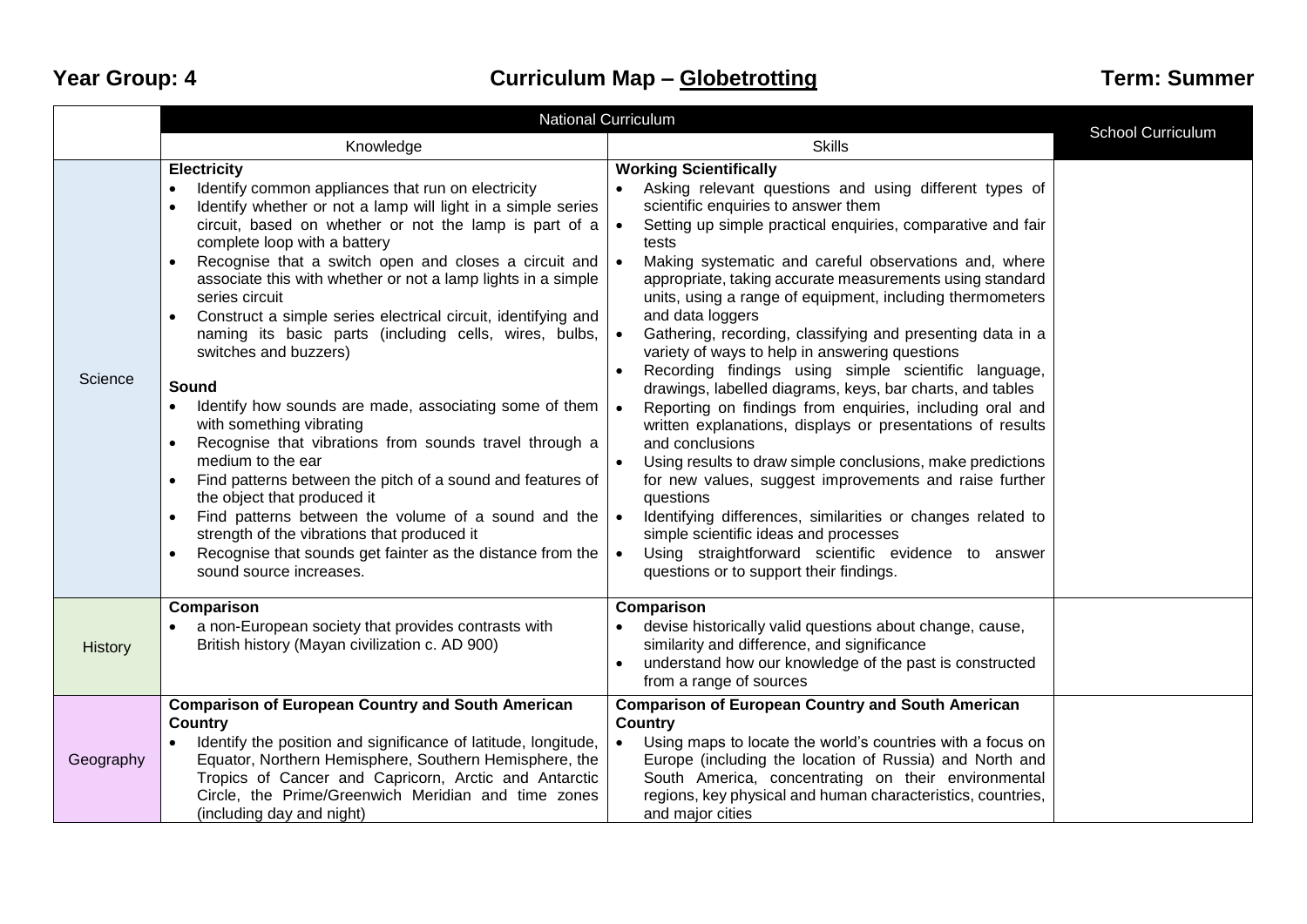|                        | Understand geographical similarities and differences<br>through the study of human and physical geography of a<br>region of the United Kingdom, a region in a European<br>country, and a region within North or South America<br>Describe and understand key aspects of physical<br>geography, including: climate zones, biomes and<br>vegetation belts, rivers, mountains, volcanoes and<br>earthquakes, and the water cycle<br>Describe and understand key aspects of human<br>geography, including: types of settlement and land use,<br>economic activity including trade links, and the distribution<br>of natural resources including energy, food, minerals and<br>water                                                                                                                                                                                                                                                                                                                                                                                                                                                                                                   | Use maps, atlases, globes and digital/computer mapping to<br>$\bullet$<br>locate countries and describe features studied<br>$\bullet$<br>Use the eight points of a compass, four and six-figure grid<br>references, symbols and key (including the use of<br>Ordnance Survey maps) to build their knowledge of the<br>United Kingdom and the wider world |  |
|------------------------|-----------------------------------------------------------------------------------------------------------------------------------------------------------------------------------------------------------------------------------------------------------------------------------------------------------------------------------------------------------------------------------------------------------------------------------------------------------------------------------------------------------------------------------------------------------------------------------------------------------------------------------------------------------------------------------------------------------------------------------------------------------------------------------------------------------------------------------------------------------------------------------------------------------------------------------------------------------------------------------------------------------------------------------------------------------------------------------------------------------------------------------------------------------------------------------|----------------------------------------------------------------------------------------------------------------------------------------------------------------------------------------------------------------------------------------------------------------------------------------------------------------------------------------------------------|--|
| Art                    | <b>Masks (Clay Sculpture)</b><br>About great artists, architects and designers in history.                                                                                                                                                                                                                                                                                                                                                                                                                                                                                                                                                                                                                                                                                                                                                                                                                                                                                                                                                                                                                                                                                        | <b>Masks (Clay Sculpture)</b><br>To create sketch books to record their observations and<br>use them to review and revisit ideas<br>To improve their mastery of art and design techniques,<br>including drawing, painting and sculpture with clay.                                                                                                       |  |
| Design &<br>Technology | Design and Make a Wheeled Vehicle<br>use research and develop design criteria to inform the<br>design of innovative, functional, appealing products that<br>are fit for purpose, aimed at particular individuals or<br>groups<br>generate, develop, model and communicate their ideas<br>through discussion, annotated sketches, cross-sectional<br>and exploded diagrams, prototypes, pattern pieces and<br>computer-aided design<br>select from and use a wider range of tools and equipment<br>to perform practical tasks [for example, cutting, shaping,<br>joining and finishing], accurately<br>select from and use a wider range of materials and<br>$\bullet$<br>components, including construction materials, textiles and<br>ingredients, according to their functional properties and<br>aesthetic qualities<br>evaluate their ideas and products against their own design<br>criteria and consider the views of others to improve their<br>work<br>understand how key events and individuals in design and<br>$\bullet$<br>technology have helped shape the world<br>apply their understanding of how to strengthen, stiffen and<br>reinforce more complex structures | Design and Make a Wheeled Vehicle<br>investigate and analyse a range of existing products                                                                                                                                                                                                                                                                |  |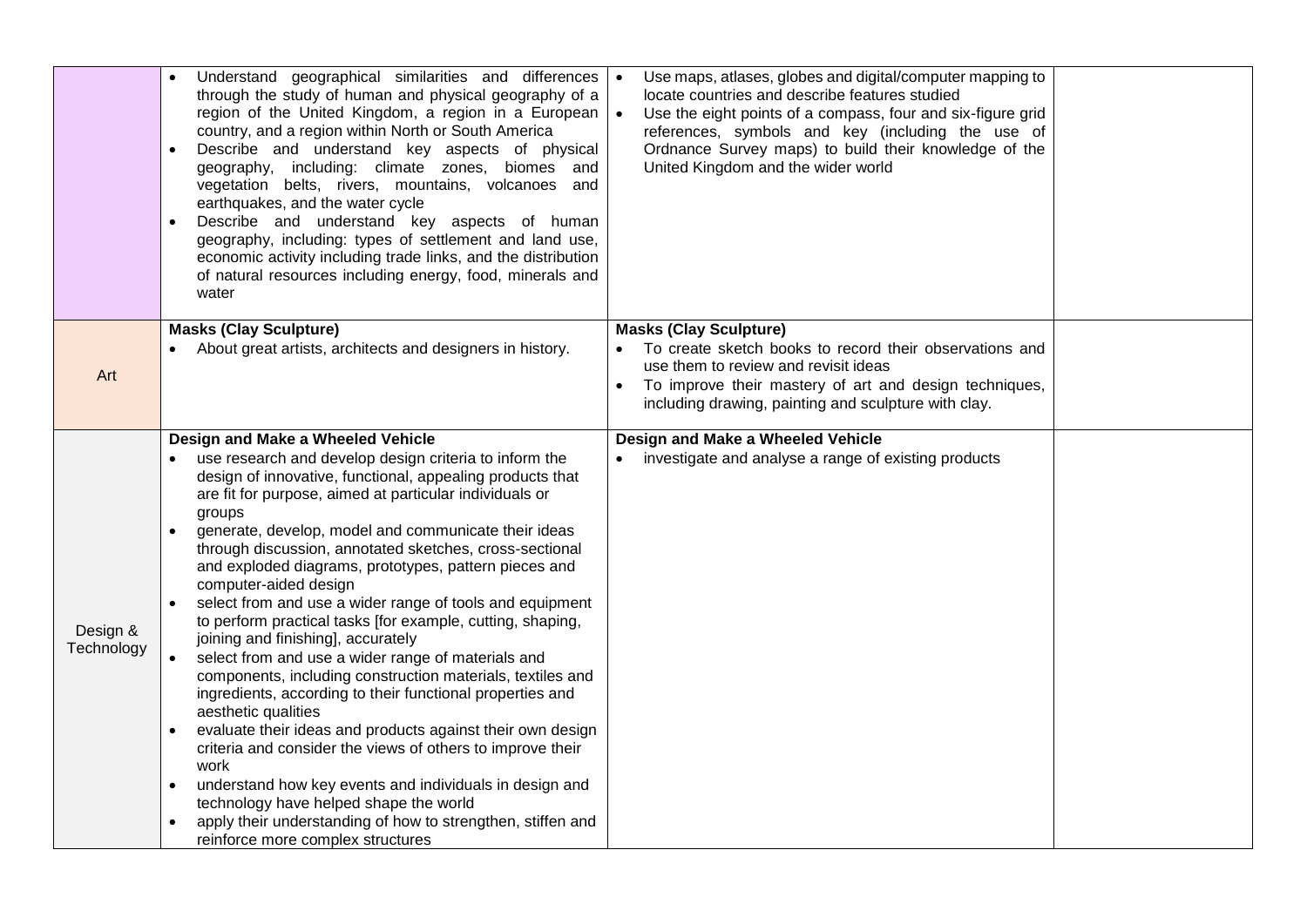|              | understand and use mechanical systems in their products<br>[for example, gears, pulleys, cams, levers and linkages]<br>understand and use electrical systems in their products<br>$\bullet$<br>[for example, series circuits incorporating switches, bulbs,<br>buzzers and motors]                                                                                                                                                                                                                                                                                                                                                                                                   |                                                                                                                                |  |
|--------------|--------------------------------------------------------------------------------------------------------------------------------------------------------------------------------------------------------------------------------------------------------------------------------------------------------------------------------------------------------------------------------------------------------------------------------------------------------------------------------------------------------------------------------------------------------------------------------------------------------------------------------------------------------------------------------------|--------------------------------------------------------------------------------------------------------------------------------|--|
| Computing    | We are meteorologist (Presenting the Weather)<br>Select, use and combine a variety of software (including<br>internet services) on a range of digital devices to design<br>and create a range of programs, systems and content that<br>accomplish given goals, including collecting, analysing,<br>evaluating and presenting data and information<br>Use search technologies effectively, appreciate how results<br>are selected and ranked, and be discerning in evaluating<br>digital content<br>Use technology safely, respectfully and responsibly;<br>recognise acceptable/unacceptable behaviour; identify a<br>range of ways to report concerns about content and<br>contact. | We are meteorologist (Presenting the Weather)                                                                                  |  |
| R.E.         | <b>Christianity (Christian Celebrations)</b><br>Understand how festivals help Christians to remember<br>Jesus and His teachings<br>Understand what happens in places of worship to help<br>Christians understand the meaning behind their festivals.<br><b>Judaism</b><br>Understand why Abraham is important to Jews<br>Understand how the Torah helps Jewish people to<br>understand what being Jewish means                                                                                                                                                                                                                                                                       |                                                                                                                                |  |
| <b>Music</b> | Harvest for the world (Sing Up)                                                                                                                                                                                                                                                                                                                                                                                                                                                                                                                                                                                                                                                      | Harvest for the world (Sing Up)                                                                                                |  |
| <b>PSHE</b>  | <b>My Relationships</b><br>Equality and appreciating ethnic identities in the United<br>Kingdom.<br>To understand how to take care of their body,<br>$\circ$<br>understanding that they have autonomy and the<br>right to protect their body from inappropriate and<br>unwanted contact; understanding that actions                                                                                                                                                                                                                                                                                                                                                                  | <b>Electrical safety</b><br>o To understand and develop strategies to keep<br>physically safe when using electrical equipment. |  |